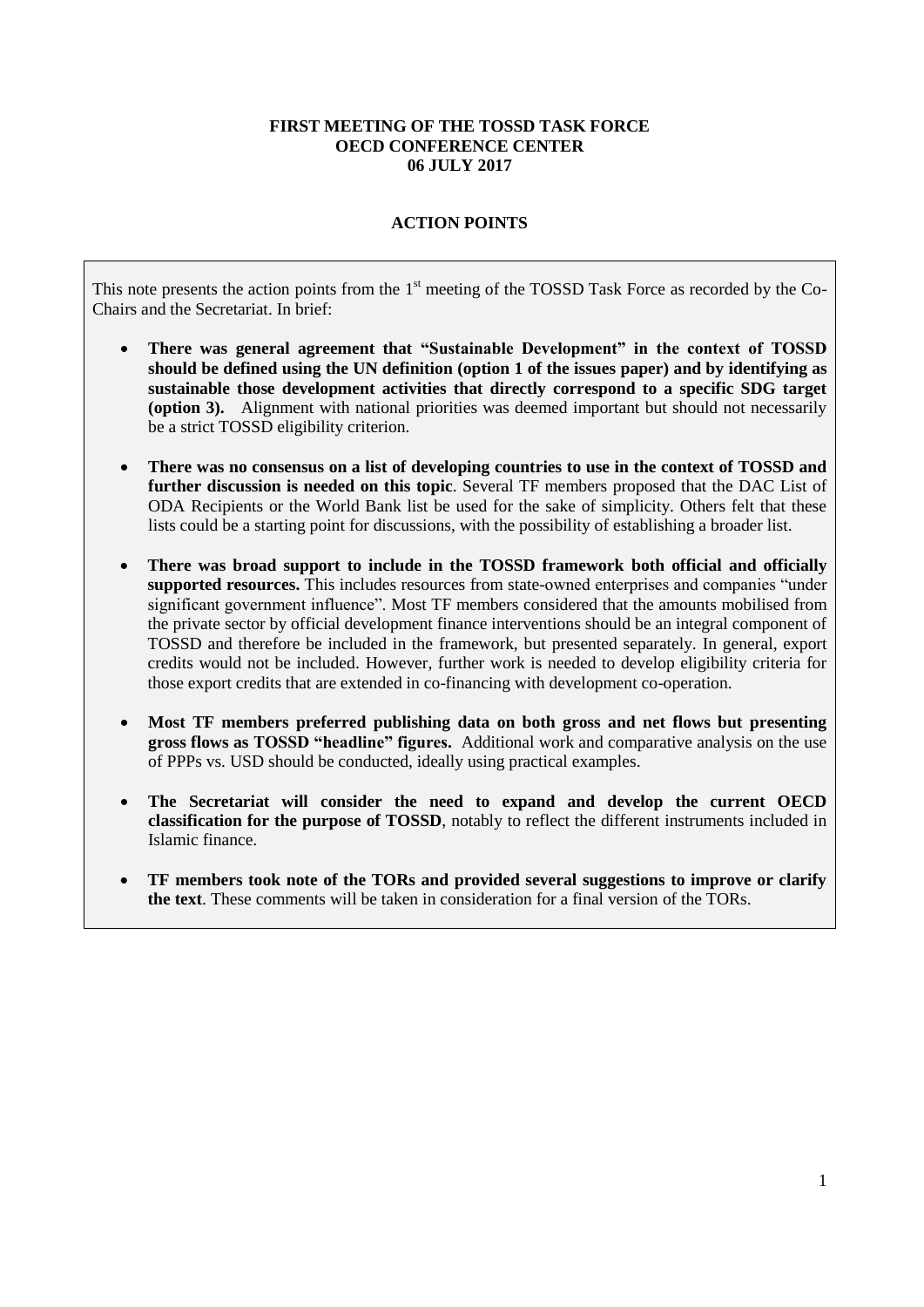# **1. Clarifying key concepts embedded in the TOSSD definition**

# **"Sustainable Development"**

- Many Task Force (TF) members agreed on the need for key guiding principles to assess whether an activity can be counted in TOSSD as support for sustainable development. Suggestions from the floor in this regard included building on what already exists, establishing a methodology that is simple and credible, and ensuring the quality and consistency of data collected.
- Many TF members expressed support for options 1 and 3 in the issues paper. Option 1 (establishing criteria for TOSSD-eligibility based on the UN definition of sustainable development) could be used as a chapeau using a possible shorthand definition e.g. "sustainable economic growth with social inclusion and without compromising the environment". Option 3 (identifying as sustainable those development activities that directly correspond to a specific SDG target) could then help further refine TOSSD eligibility criteria. Several members spoke in favour of a broad approach to sustainable development and cautioned against linking TOSSD too closely to the SDG indicators, as these still had many gaps and were sometimes oversimplified.
- One TF member proposed that the link between TOSSD and the SDGs be made clear and noted that it was important for the financial flows captured in TOSSD to be in conformity with international standards. The TF member also pointed out that TOSSD was not yet included in the SDG indicator framework agreed at the UN Statistical Commission (UNSC) last March. The co-chair responded that TOSSD may be included in future discussions of the UNSC meetings.
- The Secretariat will look into the work on sustainable development carried out by the Conference of European Statisticians to see how it could support the work of the Task Force.

## **"Officially supported"**

- Most TF members supported the idea that including only official flows in the TOSSD framework will not allow development actors to see the full and exact picture of development finance at country level. Hence the necessity to capture in the framework officially supported resources. Most TF members were of the view that while amounts mobilised should be part of the framework, they should be presented separately.
- There was broad support to include, even beyond state-owned enterprises, companies "under significant government influence" in the TOSSD framework. Further research is needed to better understand and clarify how data on these companies' activities could be captured in a practical manner.
- Some TF members highlighted the importance of data on broader flows to developing countries and proposed that the TOSSD framework also capture "satellite indicators", such as development co-operation provided by private philanthropies. Illicit financial flows were also mentioned in this regard.
- One TF member proposed looking into the possibility of including a representative of a multilateral development bank in the Task Force given these institutions' significant experience vis-à-vis officially supported flows and the mobilisation of private capital.

## **"Developing Countries"**

- There was no emerging consensus on this particular topic and further discussion is needed. Several TF members proposed that the DAC List of ODA Recipients or the World Bank list be used for the sake of simplicity. Others felt that these lists could be a starting point for discussions, with the possibility of establishing a broader list.
- Several options were put forward toward establishing an initial list of developing countries,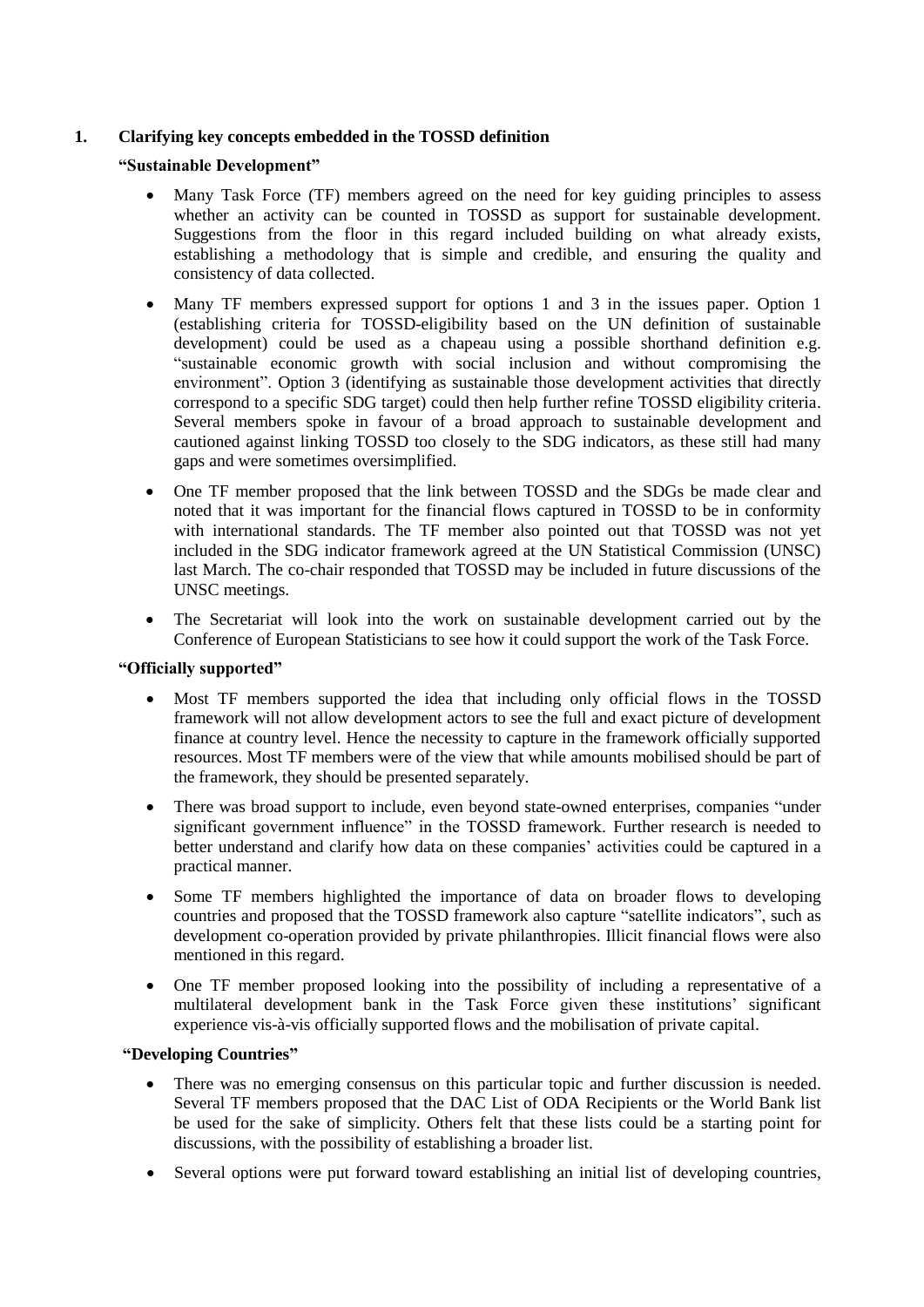recognising that this was a very sensitive issue, including within the UN:

- o One TF member emphasised the high number of poor people residing in middleincome countries and proposed looking at the ECLAC methodology for defining "developing country" that takes into account several dimensions beyond GNI per capita. In line with the SDG's "leaving no one behind" principle, TOSSD could include countries that have recently graduated from ODA.
- o Others proposed adding additional criteria (still to be determined) to existing criteria, and setting upper boundaries to determine eligibility.
- o One TF member proposed a mixed approach with a first process where countries would opt-in voluntarily, and a second phase where additional countries would be added to the list of TOSSD-eligible countries based on SDG criteria still to be developed.
- $\circ$  One TF member thought that option 3 (make the list flexible with an opt-in, opt-out option – given the universality of the 2030 Sustainable Development Agenda) would nevertheless need to rely on a technical threshold to have a clear criterion for eligibility.
- o One TF member proposed having two lists, the DAC List of ODA Recipients and the opt-in list, to signal opportunities for investments.
- Future TF work on the definition of "developing country" should include a reflection on the mechanism for updating the list over time.

## **Alignment with partner countries' priorities**

 There was general agreement that the alignment of resources with the goals and objectives of the SDGs should be the principal eligibility criterion for TOSSD. Many TF members felt that, given the broad scope of the SDGs, TOSSD flows should not send the signal that some SDGs (such as governance, gender, sexual rights, human rights, access to information, empowerment) were less important than others and therefore should not be part of the framework. Finally, the issue of country priorities shifting from one year to another would challenge the eligibility of TOSSD activities and the comparability of TOSSD data over time. Alignment with national priorities was deemed important but should not necessarily be a strict TOSSD eligibility criterion. The work of the Conference of European Statisticians could be instructive for future TF work on this issue.

## **2. Measurement issues: relevant international statistical norms and valuing technical co-operation**

#### **Measurement issues**

- Most TF members expressed a preference for presenting TOSSD flows on a gross disbursement basis for the sake of simplicity. Several noted that gross flows best reflect the intensity and magnitude of ongoing SDG investments.
- Most TF members preferred publishing data on both gross and net flows but presenting gross flows as TOSSD "headline" figures. One TF member added that information on reflows is necessary in order for TOSSD to present a complete picture of development finance. Another TF member stressed the necessity of TOSSD measurement to reflect both the provider and recipient perspectives. Another argued for TOSSD to be presented in building blocks (e.g. gross flows, reflows, amounts mobilised).
- The Secretariat noted that each metric has its own specific purpose, and expressed the view that both gross and net flow data should be provided whenever feasible. It was agreed that the Secretariat would carry out additional analysis regarding the use of TOSSD data for different groups or actors as a way of developing a concrete proposal in this regard going forward.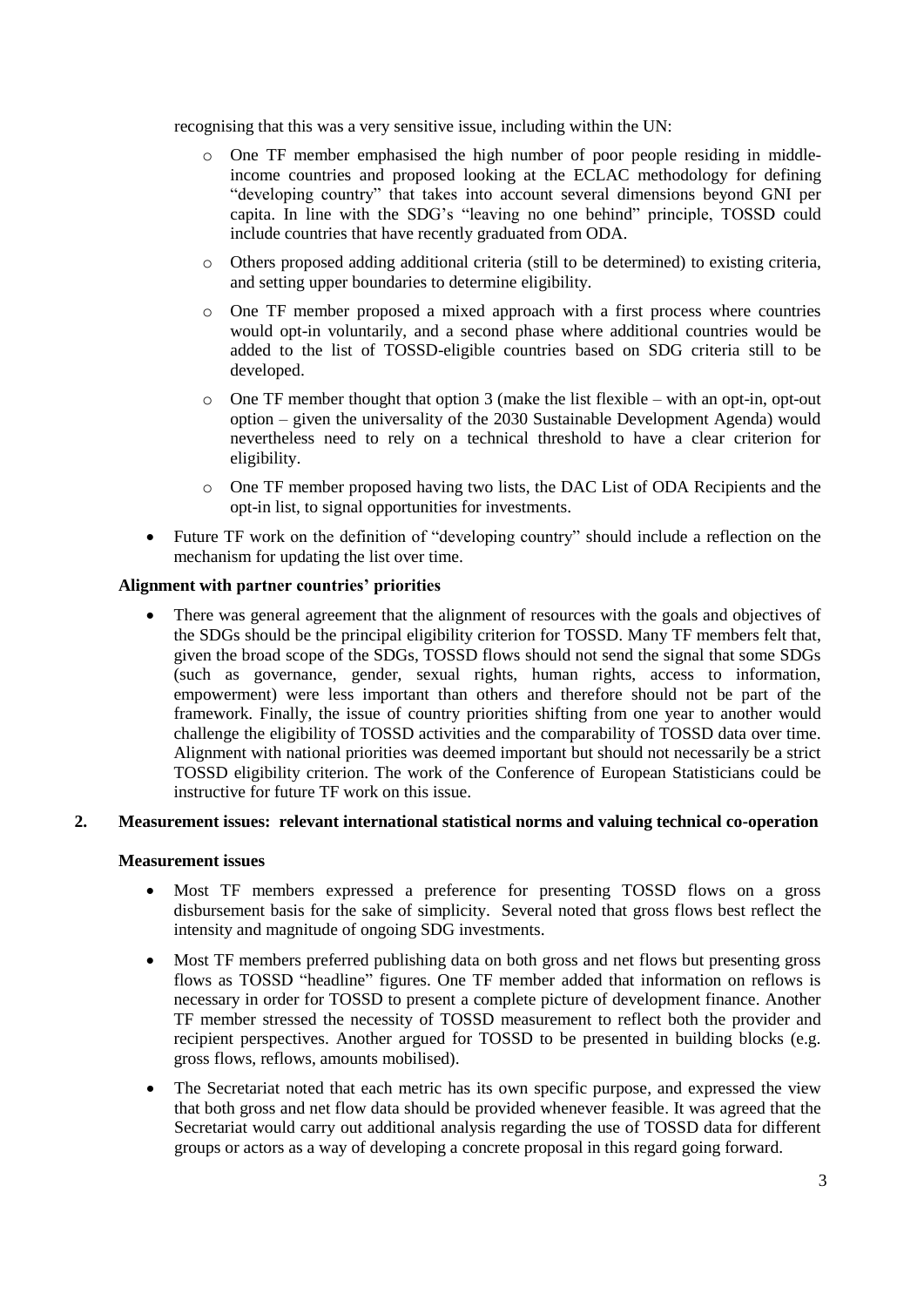One TF member suggested that other existing development finance statistics, such as those from the World Bank and other organisations, should be considered when building the TOSSD framework.

## **Technical co-operation**

- Some TF members defended the use of the purchasing power parity (PPP) methodology to ensure technical assistance data is more comparable across countries. Others argued that such a methodology was not needed in all cases. They considered the PPP methodology could be useful when technical assistance is provided in kind, but where experts are contracted through an international tendering process, and when consultants are hired and paid in an international reference currency and not in the currency of the provider country, the actual financial flow (the price of the contract) should be recorded instead.
- Other TF members pointed out that further analysis was necessary, especially with regard to the consequences of using PPPs or exchange rates.
- It was mentioned that in the margins of the DAC Working Party on Development Finance Statistics (WP-STAT) meeting, a workshop had been organised with non-DAC providers of development co-operation and that Mexico had presented its methodology for valuing technical development co-operation employing a comparative analysis based on the use of local currency (Mexican pesos), USD and PPPs.
- It was agreed that the Secretariat would contact Mexico to ask for permission to share with TF members the presentation made by Mexico on this topic. Moreover, it was agreed that additional work and comparative analysis on the use of PPPs vs. USD should be conducted, ideally using practical examples.

# **3. TOSSD-eligibility of specific financial instruments**

# **Taxonomy of financial instruments**

- In general, TF members considered the recently updated OECD taxonomy of financial instruments helpful as a starting point for TOSSD data presentations.
- One TF member suggested also looking at the classification system developed by the European statisticians' community, including the extent to which financial intermediation tools could be better captured.
- One TF member commented it could work with the Secretariat on how the OECD classification could be enhanced to properly reflect the different instruments included in Islamic finance.
- It was agreed that the Secretariat will further explore these questions and consider the need to expand and develop the current OECD classification for the purpose of TOSSD.

## **Amounts mobilised from the private sector**

- Most TF members considered that the amounts mobilised from the private sector by official development finance interventions should be an integral component of the TOSSD framework and therefore be included in the measure.
- It was also agreed that the measure should only include amounts mobilised where a causal link could be demonstrated. In some cases it might be difficult to properly link mobilisation to specific interventions (e.g. where the national government guarantees local entities which may also benefit from external support).
- The Secretariat will further work on complex financial structures where a private actor may benefit from several official interventions (national and external). It will further describe the different existing approaches for measuring mobilisation (OECD has one, the MDBs have another), and invite further discussion on which approach would be best suited for TOSSD.